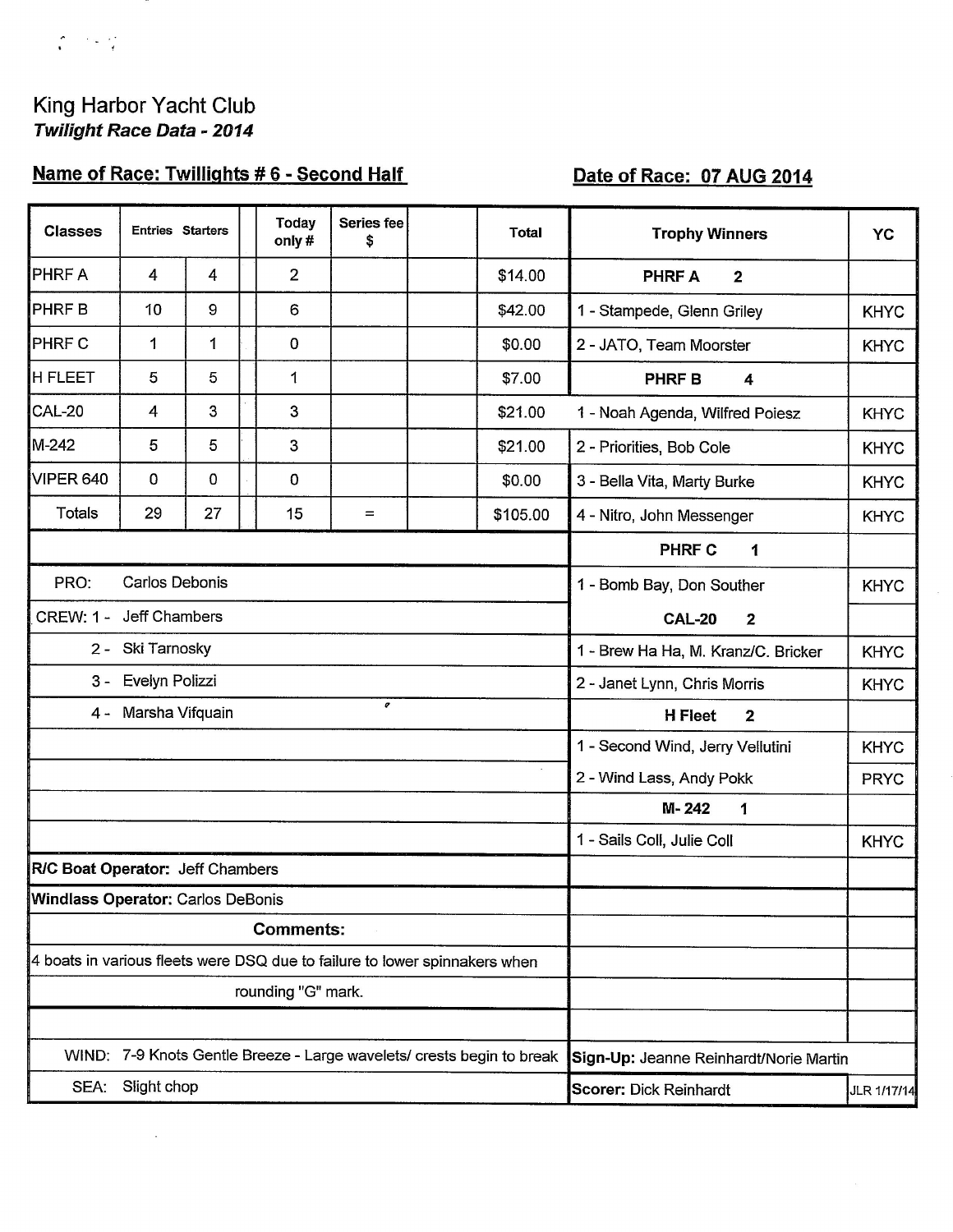### **2014 KHYC TWILIGHTS (2nd Half) #**

### **King Harbor Yacht Club**

Race Date: 7 Aug 2014

Wind Speed: 7-9 kn

#### PRO: Carlos DeBonis

| Div<br>Rank    | Sail No.                                                        | <b>Boat Name</b>       | <b>Owner / Skipper</b>                                                                      | <b>Rating</b>                                                                                                                                                                                                                         | Finish<br><b>Time</b> | <b>Elapsed</b><br><b>Time</b>    | Corrected<br><b>Time</b>         | <b>Boat Type</b>                 | Club        |
|----------------|-----------------------------------------------------------------|------------------------|---------------------------------------------------------------------------------------------|---------------------------------------------------------------------------------------------------------------------------------------------------------------------------------------------------------------------------------------|-----------------------|----------------------------------|----------------------------------|----------------------------------|-------------|
|                |                                                                 |                        |                                                                                             |                                                                                                                                                                                                                                       |                       |                                  |                                  |                                  |             |
|                | 11165                                                           |                        |                                                                                             |                                                                                                                                                                                                                                       |                       |                                  |                                  | J 111                            | <b>KHYC</b> |
|                |                                                                 |                        |                                                                                             |                                                                                                                                                                                                                                       |                       |                                  |                                  | J 111                            | <b>KHYC</b> |
|                | 4417                                                            |                        |                                                                                             |                                                                                                                                                                                                                                       |                       |                                  |                                  | XP-44                            | <b>KHYC</b> |
| $\overline{4}$ | 129                                                             | Dark & Stormy          | Alicia Minana                                                                               | 48                                                                                                                                                                                                                                    | 19:20:33              | 01:00:33                         | 00:56:23                         | Henderson 30                     | <b>KHYC</b> |
|                |                                                                 |                        |                                                                                             |                                                                                                                                                                                                                                       |                       |                                  |                                  |                                  |             |
|                | 46879                                                           |                        | Wilfred Poiesz                                                                              | 81                                                                                                                                                                                                                                    | 19:34:49              | 01:09:49                         | 01:02:48                         | Bravura 29                       | <b>KHYC</b> |
| $\overline{2}$ | 87309                                                           |                        | Bob Cole                                                                                    | 99                                                                                                                                                                                                                                    | 19:36:26              | 01:11:26                         | 01:02:51                         | Olson 30                         | <b>KHYC</b> |
| 3              | 56136                                                           | Bella Vita [*]         | Marty Burke                                                                                 | 79                                                                                                                                                                                                                                    | 19:34:58              | 01:09:58                         | 01:03:07                         | Ben 36.7                         | <b>KHYC</b> |
| 4              | 97626                                                           | Nitro                  | John Messenger                                                                              | 84                                                                                                                                                                                                                                    | 19:36:33              | 01:11:33                         | 01:04:16                         | $J-33$                           | <b>KHYC</b> |
| 5              | 42757                                                           | Tigger $(*)$           | Fred & Suzanne Cottrell                                                                     | 84                                                                                                                                                                                                                                    | 19:36:50              | 01:11:50                         | 01:04:33                         | J 33                             | <b>KHYC</b> |
| 6              | 87027                                                           | <b>Flying Dutchman</b> | Rudy Van Kreuningen                                                                         | 93                                                                                                                                                                                                                                    | 19:38:28              | 01:13:28                         | 01:05:24                         | Hobie 33                         | <b>KHYC</b> |
| 7              | 60                                                              | Tensor                 | John Selman                                                                                 | 111                                                                                                                                                                                                                                   | 19:41:32              | 01:16:32                         | 01:06:55                         | Viper 640                        | <b>KHYC</b> |
| $\,8\,$        | 103                                                             | <b>Bobcat</b>          | Daniel Bolton                                                                               | 96                                                                                                                                                                                                                                    | 19:47:09              | 01:22:09                         | 01:13:50                         | XX-218 Cat                       | <b>KHYC</b> |
| 11             | 46575                                                           | Calais                 | Jerry Hunter                                                                                | $-117$                                                                                                                                                                                                                                | 19:38:15              |                                  |                                  | Dencho 33                        | <b>KHYC</b> |
|                |                                                                 |                        |                                                                                             |                                                                                                                                                                                                                                       |                       |                                  |                                  |                                  |             |
|                | 28124                                                           | <b>Bomb Bay</b>        | Don Souther                                                                                 | 138                                                                                                                                                                                                                                   | 19:45:25              | 01:15:25                         | 01:05:18                         | $B-25$                           | <b>KHYC</b> |
|                |                                                                 |                        |                                                                                             |                                                                                                                                                                                                                                       |                       |                                  |                                  |                                  |             |
|                | 15                                                              | Brew Ha Ha             | Curt Mayol Charles Bricker                                                                  |                                                                                                                                                                                                                                       |                       |                                  |                                  | Cal 20                           | <b>KHYC</b> |
| $\overline{2}$ | 438                                                             | Janet Lynn             | Chris Morris                                                                                |                                                                                                                                                                                                                                       |                       |                                  |                                  | Cal 20                           | <b>KHYC</b> |
|                | <b>PHRF-A</b><br>$\overline{2}$<br>3<br><b>PHRF-B</b><br>PHRF-C | 7311                   | Stampede<br>JATO $(*)$<br>DistracXion $[**]$<br>Noah Agenda<br>Priorities [*]<br>One Design | PHRF Time on Distance / Start Time 18:20:00 / Dist.5.20 n<br>Glenn Griley<br>Team Moorster<br>Jeffrey Coyle<br>PHRF Time on Distance / Start Time 18:25:00 / Dist.5.20 n<br>PHRF Time on Distance / Start Time 18:30:00 / Dist.4.40 n | 42<br>42<br>36        | 19:18:09<br>19:18:21<br>19:19:18 | 00:58:09<br>00:58:21<br>00:59:18 | 00:54:31<br>00:54:43<br>00:56:11 |             |